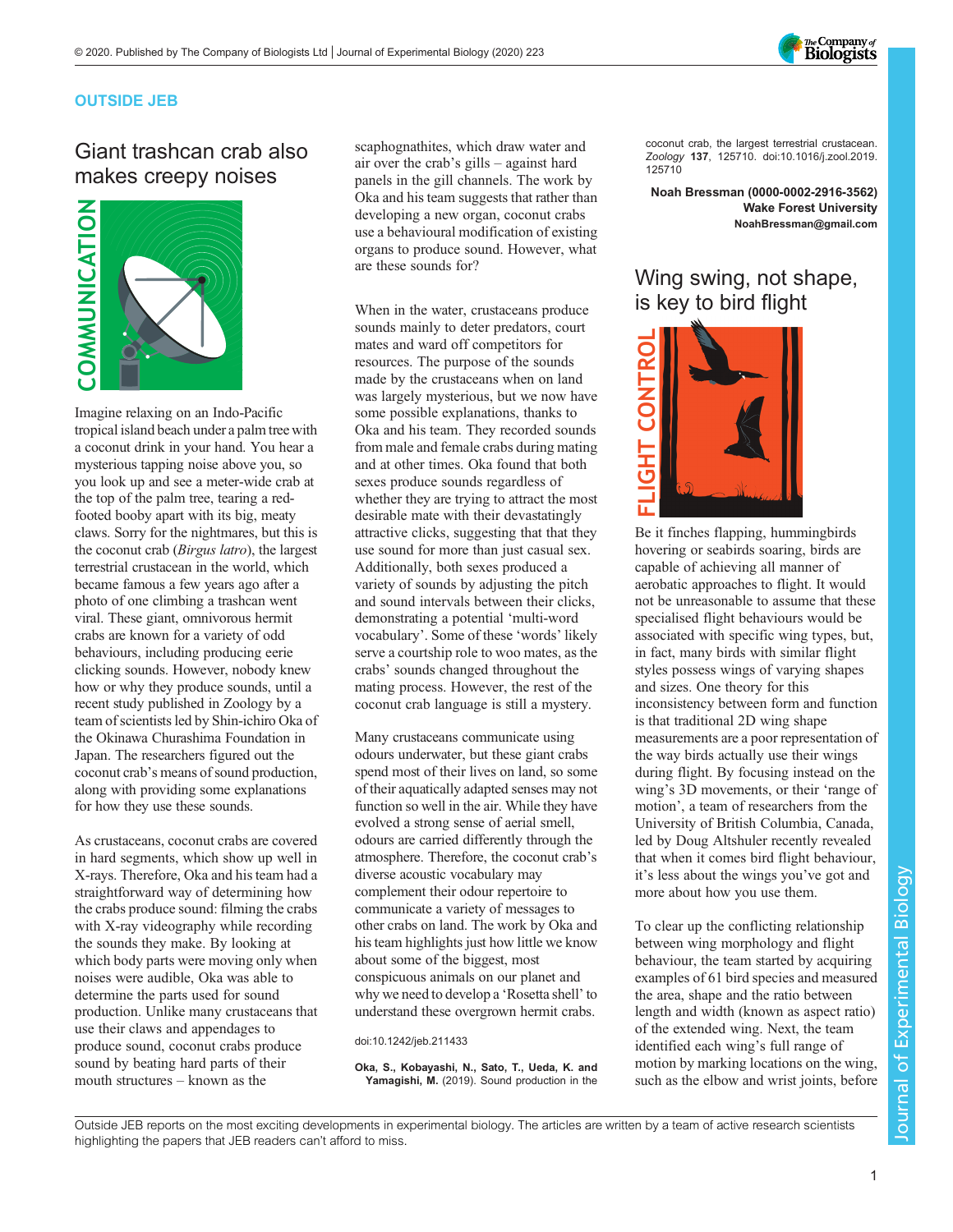manually flexing and extending the wings – while filming the motion of the markers from multiple angles to reconstruct the motion in 3D. In order to compare these hand-made range of movement measurements with the animal's free movements, the team also filmed two of the 61 species, pigeons (Columba livia) and zebra finches (Taeniopygia guttata), flying from various angles. After researching in the literature what was already known about bird flight, the team then assigned each of the 61 species to at least one of 12 distinct categories of flight styles, including different combinations of hovering, gliding, soaring and flapping flight. Finally, to investigate how wing shape and flight behaviour varied between related species, the team constructed a family tree from the DNA sequences of 220 bird species and paired each species with their flight styles.

The team's experiments confirmed the theory that the flight style of a bird is much more strongly linked to the wing's range of movement than its static shape, in addition to finding that the wings' range of movements were almost twice as likely to correctly predict a bird's flight behaviour than their wing shape or body mass. These results reveal that bounding and gliding birds tend to have a greater range of wing movement and lower body mass, allowing for a wider adaptability of wing motion, while soaring birds, such as eagles, tend to possess rigid wings with a much more restricted range of movement. The team also report that pigeons and zebra finches rarely fully extend their wings when flying freely, further suggesting that wing shape does not accurately represent a bird's true range of flight styles.

To explain these findings, the team then turned to their evolutionary tree and realised that 2D wing shape is much more similar between related species than the wing's range of movement, suggesting that bird species are more likely to vary their flight behaviours through 3D wing motion than by adapting the shape of their wing. Not only do these results help to improve our understanding of bird flight behaviours and the evolutionary processes behind them, they also show promising applications for our own aeronautical ambitions. For drones and crewed aircraft, overcoming turbulence and strong winds are issues that could be addressed by morphable wing shapes, and

maybe one day soon, this area of research will influence the shape of wings to come.

doi:10.1242/jeb.211441

[Baliga, V. B., Szabo, I. and Altshuler, D. L.](https://doi.org/10.1126/sciadv.aaw6670) (2019). [Range of motion in the avian wing is strongly](https://doi.org/10.1126/sciadv.aaw6670) [associated with flight behavior and body mass.](https://doi.org/10.1126/sciadv.aaw6670) Sci. Adv. 5[, doi:10.1126/sciadv.aaw6670](https://doi.org/10.1126/sciadv.aaw6670)

> Alex Evans [\(0000-0002-5655-012X](http://orcid.org/0000-0002-5655-012X)) University of Leeds [alexevans91@gmail.com](mailto:alexevans91@gmail.com)

# Guts and microbes: a revolution in aquaculture



Take some guts, a few bacteria species and throw in some brains while you are at it…and what does that give you? One of the most unexplored interactions that has scientists all riled up: how the bacteria population in the gut, known as the gut microbiome, interacts with the brain to allow the animal to grow and adapt to stress in its environment. And this interaction could not be more relevant than it is for farmed fish, where overcrowding, waste generated by the animals and increasing global temperatures are just some of the stressors that the fish can endure. How can fish farmers increase production in a sustainable way, yet minimize the adverse conditions that the fish may encounter? Is it possible to manipulate the diversity of the gut microbiome to improve the overall health and growth of fish in aquaculture? Can we make them bigger, faster, healthier – and do it at a lower cost?

Victor Alfonso Castaneda-Monsalves from Universidad Nacional de Colombia in Medellin and his colleagues set out to identify the species of bacteria living in the gut of the third most cultured fish in Colombia, the white cachama (Piaractus brachypomus). For their work, the group compared both juvenile and adult fish. Wanting to differentiate between the anterior (mouth to stomach) and the posterior (intestine) gut, the authors separated the sections and compared the bacteria species in each at both life stages. Initially, the team found that bacteria known as Firmicutes, Spirochaetes and Fosobacteria – which are involved in fermentation, breakdown of plant products and immune protection – occur in both life stages of the white cachama. However, Fusobacteria dominated the front section of juvenile intestines, while Spirochaetes dominated in the posterior. In contrast, Fusobacteria and Firmicutes dominated the population of the entire adult gut. As members of the Fusobacteria family produce vitamin B12 during digestion, the authors suggested that their presence could eliminate the need to supplement the fish diet with vitamin B12, therefore cutting down costs to the fish farmer.

In addition, the team found that probiotic bacteria, which boost the immune system to fight infections, occurred in the fish guts, although they were more dominant in the adult intestines than in those of the juvenile fish. However, the researchers also discovered Proteobacteria in the guts of all farmed fish, which can cause infections if the animals are stressed. They suggested that manipulating the 'good' probiotic bacteria in the fish digestive systems could allow them to outcompete the 'bad' ones, as well as boosting the immune system to reduce infection and promote growth.

The idea of an interaction between the microbiome and the brain is not new, but how they interact and to what degree bacteria in the gut can influence how the brain responds to stress is still a mystery that we are only now beginning to unravel. Exploring this question in the context of aquaculture opens new possibilities for food production. Can we improve the health of the fish by simply manipulating the population of the bacteria growing in their intestines? Can we improve the taste of the meat? Can we make fish grow faster, reproduce sooner and at high rates, to increase production? These are just some of the questions that are worth exploring, as the human population continues growing and the global demand for fish is ever increasing.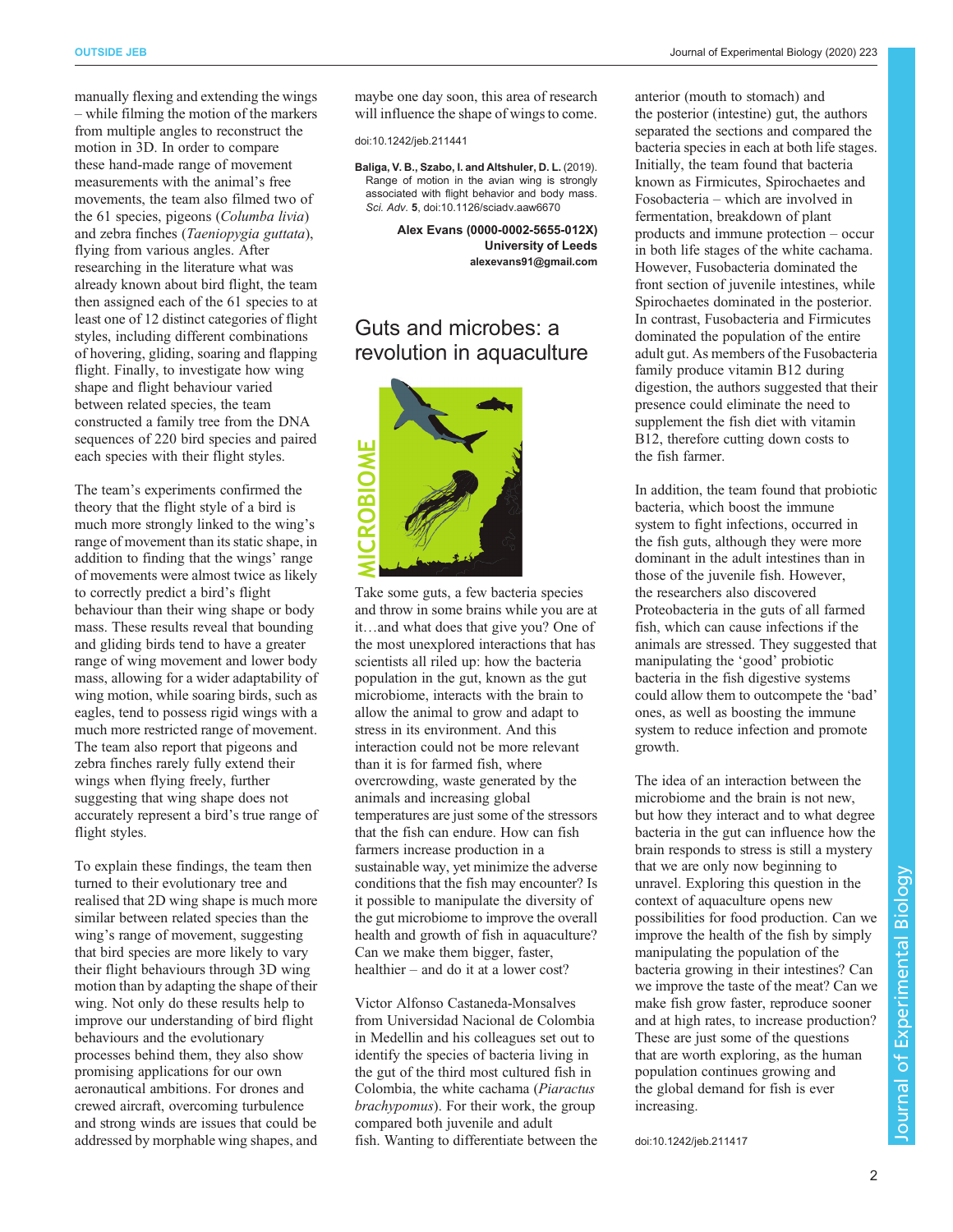Castañ[eda-Monsalve, V. A., Junca, H., Garc](https://doi.org/10.1016/j.aquaculture.2019.734325)ía-[Bonilla, E., Montoya-Campuzano, O. I. and](https://doi.org/10.1016/j.aquaculture.2019.734325) Moreno-Herrera, C. X. [\(2019\). Characterization](https://doi.org/10.1016/j.aquaculture.2019.734325) [of the gastrointestinal bacterial microbiome of](https://doi.org/10.1016/j.aquaculture.2019.734325) [farmed juvenile and adult white Cachama](https://doi.org/10.1016/j.aquaculture.2019.734325) ([Piaractus brachypomus](https://doi.org/10.1016/j.aquaculture.2019.734325)). Aquaculture 512, [734325. doi:10.1016/j.aquaculture.2019.734325](https://doi.org/10.1016/j.aquaculture.2019.734325)

Oana Birceanu [\(0000-0002-3345-8769](http://orcid.org/0000-0002-3345-8769)) McMaster University [obirceanu@gmail.com](mailto:obirceanu@gmail.com)

# A consistently performing mitochondrion for every season



Tucked into almost every cell of an animal's body there are fierce little engines that turn food into energy. These little power plants, called mitochondria, fuel animal activities by generating ATP (adenosine triphosphate) that animals use to contract their muscles or send nerve impulses so they can get moving and do things. For any species, some individuals will be high performers – you know the type – they run the fastest or jump the highest, others are more ho-hum and average, and some drag their heels not doing well at all. Scientists already know that this range or variation in animal performance is partly caused by the number of mitochondrial engines animals have and how effective their mitochondria are at turning food into energy. We also know from lab studies that couch potatoes can actually increase their performance when faced with energetically demanding situations. Yet, it is unclear whether the number of mitochondria or how effective they are at pumping out energy can change over time within wild animals.

This is an important question because some stages in life require more energy than others; for example, reproduction is infamous for being energetically draining. Antoine Stier, Pierre Bize, Bin-Yan Hsu and Suvi Ruuskanen from universities in Finland and the UK set out to address this very question by studying pied flycatchers while they were caring for their offspring. The team collected female birds that were keeping their eggs warm in nest-boxes at a field site near Turku, Finland. They took a small blood sample containing cells with mitochondria for later analysis and returned the mother to continue incubating her eggs. The team then returned 10 days later to collect blood once again when the eggs had freshly hatched and the mothers were scrambling to care for their chicks, allowing them to test whether there was a change in mitochondria number or performance given the task at hand. The blood samples allowed the researchers to measure two things. First, they measured the number of mitochondria in each bird's blood cells by comparing the amount of genetic material that came from mitochondria to the amount of genetic material from the rest of the cells. Second, they measured how efficient or high performing a bird's mitochondria were by testing how well they produced ATP given the amount of fuel available.

Stier and colleagues found that the birds had fewer mitochondria while they were tending to their nestlings compared to when they were incubating the unhatched eggs. However, the mitochondria performed more efficiently ( produced more ATP with less fuel available) while the birds were busy wrangling their nestlings. A female's 'energy budget' is likely much tighter when she has nestlings, because she has to feed both herself and a nest full of hungry, begging chicks.

The researchers also found the birds were consistent across contexts: those with the most and the highest performing mitochondria during incubation, also had the most and the highest performing mitochondria during the nestling phase. Overall, the team's findings suggest that wild animals may have some wiggle room to modify the amount and performance of their mitochondria across contexts. However, they are also stuck with the cards they were dealt and are consistently either 'high' or 'low' performers in all scenarios.

doi:10.1242/jeb.211409

[Stier, A., Bize, P., Hsu, B. and Ruuskanen, S.](https://doi.org/10.1098/rsbl.2019.0536) [\(2019\). Plastic but repeatable: rapid adjustments](https://doi.org/10.1098/rsbl.2019.0536) [of mitochondrial function and density during](https://doi.org/10.1098/rsbl.2019.0536) [reproduction in a wild bird species.](https://doi.org/10.1098/rsbl.2019.0536) Biol. Lett. 15, [20190536. doi:10.1098/rsbl.2019.0536](https://doi.org/10.1098/rsbl.2019.0536)

Erin McCallum [\(0000-0001-5426-9652](http://orcid.org/0000-0001-5426-9652)) Swedish University of Agricultural **Sciences** [erin.mccallum@slu.se](mailto:erin.mccallum@slu.se)

# Mouse neurogenous zone doubles during puberty



Puberty is often accompanied by making dumb decisions. Yet, despite its reputation, Michael Brecht and colleagues from Humboldt University of Berlin, Germany, recently discovered that the awkward period of adolescence coincided with parts of the brain getting bigger in rats ([doi:10.1016/j.cub.2015.11.](https://doi.org/10.1016/j.cub.2015.11.041) [041](https://doi.org/10.1016/j.cub.2015.11.041)). Appropriately enough, the region that expands during puberty is called the 'genital cortex', a part of the brain that's active when its namesake region is aroused. The scientists made this discovery by comparing snapshots of the brain taken from different rats before, during and after puberty. However, comparing the same brain cells in the same region of the same animal across development would be a more reliable way to compare how puberty remodels the brain.

Following up on this study, Johanna Sigl-Glöckner, also from Brecht's laboratory, turned to another lab animal, the house mouse (*Mus musculus*), for which there is a wide range of fancy molecular tools that allow scientists to flag specific brain cells. Using this technology, she and her colleagues spied on brain cells in the genital cortex of individual mice several times during their development, as recently reported in *Current Biology*.

First, the team determined if, like rats, male and female mice grew more touchsensitive brain cells in the genital cortex during puberty. While mice have other cell types in their genital cortex, since sex is all about touch, the team focused on tallying